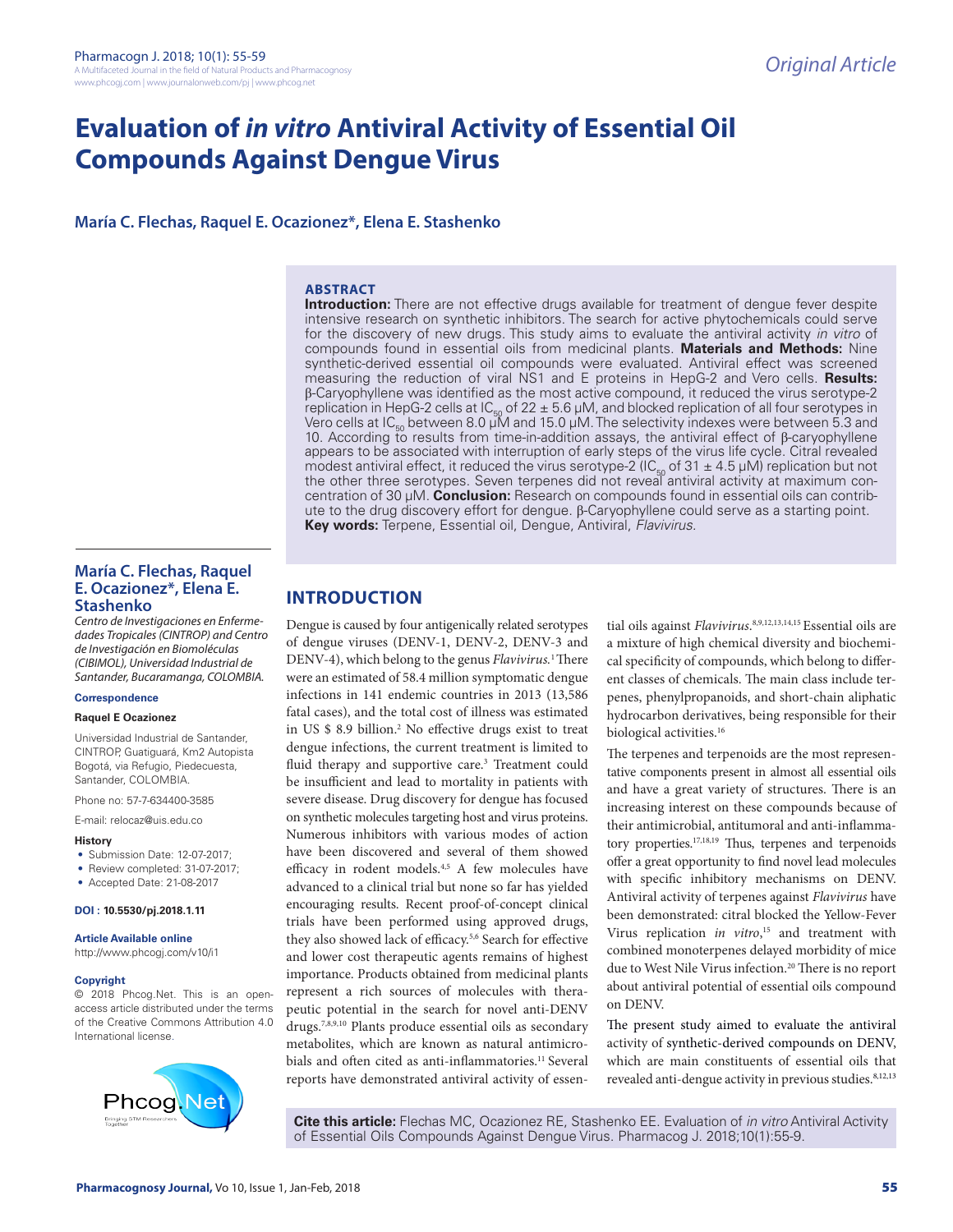A cell-based assay-guided screening approach was followed to identify the strongest active compound.

# **MATERIALS AND METHODS**

## *Compounds*

Nine synthetic-derived essential oils compounds were selected: β-caryophyllene, citral, (R)- (-)-carvone, (S)-(+)-carvone, (R)-(+)-limonene, *ρ*-cymene, geranyl acetate, nerol, and α-phellandrene. Structural formulas are presented in Figure 1. Ribavirin was applied as reference antiviral drug. All compounds met high purity standards, they were purchased from Sigma-Aldrich (St. Louis, MO, USA). Compounds were dissolved in dimethyl sulfoxide and further diluted in medium for cell culture, resulting in dimethyl sulfoxide concentration below 1% which has no effect on cells and viruses' viability.

#### *Cells and virus*

HepG-2 cells (from human liver, hepatocellular carcinoma, ATCC® HB-8065™) were cultured in DMEM/F-12 medium (Gibco) supplemented with 10% (v/v) fetal calf serum (FCS) and 1% penicillin (100 U/ml) /streptomycin (100 mg/ml) solution (Gibco). Vero cells (from kidney of African green monkey; ATTCC® CCL-81™) were cultured in MEM medium (Gibco) supplemented with 8% (v/v) FCS and antibiotics. DENV-1 (Hawaii strain), DENV-2 (NGC strain), DENV-3 (H-87 strain), and DENV-4 (H-241 strain) viruses were propagated in *Aedes alboptictus*  mosquito cells (clone C6/36).

#### *Viral non-structural 1 (NS1) protein reduction assay*

HepG-2 cells were used. Multiplicities of infection (MOI: 0.06, 0.13, 0.25, 0.5, and 1.0) were tested to find the optimal proportion of virus for cellular infection. MOI of 1.0 was used for subsequent experiments. DENV-2 was adsorbed 1h onto cells grown in 96 well plates, the virus inoculum was aspirated and the monolayer was rinsed. Culture medium containing the test compound  $(1, 5, 25, \text{ and } 100 \mu M)$  was added and virus replication was allowed for 72h. Controls were run in parallel and included cells either uninfected or virus-infected in the absence of terpene. The  $IC_{50}$ value, which is defined as the compound concentration that is required to reduce viral NS1 protein by 50% relative to the untreated control cells (0% reduction), was determined using logarithmic interpolation.

## *In situ, cellular enzyme-linked immunosorbent (ELISA) assay*

A modified protocol of the microneutralization assay described by Vorndam and Beltran was followed.<sup>21</sup> For optimization, MOIs of 1-0.0003 for each virus serotype were tested using ribavirin. Briefly, DENV (MOI of 0.5) was adsorbed 1 h on Vero cells seeded into a 96-well plate, compound was added at non-toxic concentration range  $(1, 10, 30, \text{ and } 50 \mu)$  in triplicate, and the plate was incubated at 37°C. Controls (cells either uninfected or virus-infected in the absence of compound) were also run in parallel in every assay plate. After 5 days of incubation, the cells were fixed with a 1:1 methanol: ethanol solution for 30 min at -20°C, and the plates were washed five times with washing buffer. The ELISA was performed by adding anti-DENV MAB 4G2 antibody (CDC, Puerto Rico) 2h at 37°C, followed by the secondary antibody goat anti-mouse IgG HRP (Kirkegaard and Perry, Gaithersberg, USA) for 1h at the same temperature. Plates were washed, and ABTS substrate solution (Kirkegaard and Perry) was added (1h). The optical density (OD) was measured at 405 nm in a microplate reader (MultiskanGo, Thermo Fischer Scientific, USA). The  $IC_{50}$  value was determined using logarithmic interpolation.

## *MTT assay*

Decrease of cell viability was examined on cell lines (HepG-2 and Vero) in which the antiviral activity was evaluated. Cells seeded in 96-well plates were exposed to a concentration range (10-1600 µM) of compound for 72 h at 37°C. The culture medium was removed and



**Figure 1:** Structural formulas for the test essential oil compounds.



**Figure 2:** Representative dose response curves derived from MTT assays for evaluating of cytotoxicity. BC: β-caryophyllene. CI: citral. V: Vero cells. H: HepG-2 cells. Data are mean  $\pm$  SD (n = 3).

MTT [3-(4, 5-dimethylthiazol-2-yl)-2, 5-diphenyltetrazolium bromide] solution (5 mg/mL) was added to each well. The extent of MTT reduction to formazan was quantified by measuring the OD. at 580 nm in a microplate reader (Multiskan Go, Thermo Fischer Scientific, USA). The half-maximal cytotoxic concentration  $(CC_{50})$  for the compound with reference to untreated control cells which represented 100% cell viability, was defined as the concentration  $(\mu M)$  that resulted in 50% cytotoxicity. Selectivity index (SI) is defined as the ratio of  $CC_{50}$  to  $IC_{50}$  values.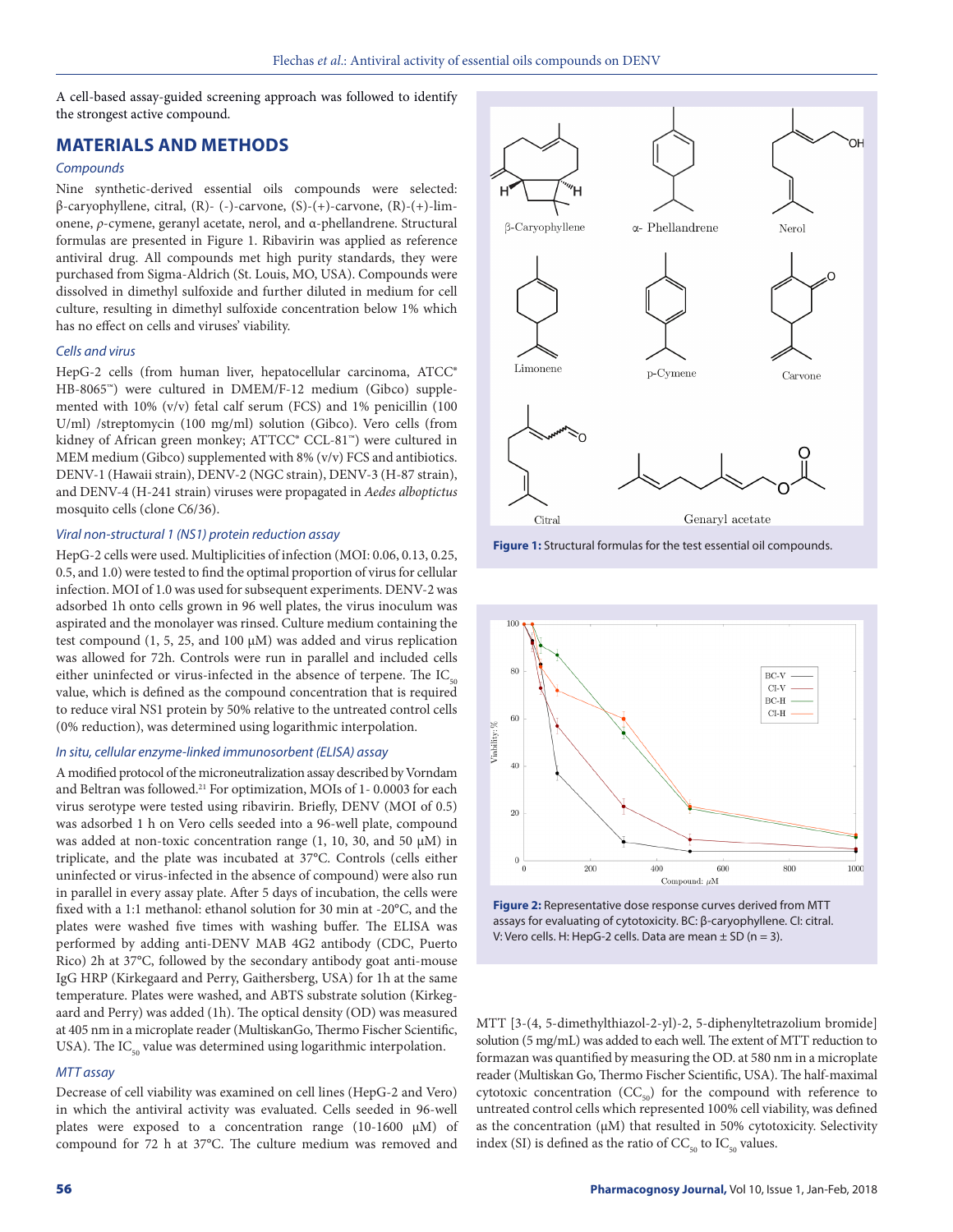

**Figure 3:** Antiviral activity of essential oil compounds against DENV-2 in the NS1 reduction assay. Ribavirin (100 µM) was used as reference antiviral. Data are mean  $\pm$  SD (n = 2).



**Figure 4:** Antiviral activity of β-caryophyllene on dengue virus serotypes in the *in situ* cellular-ELISA assay. Data are mean ± SD (n = 3), and are presented relative to OD405nm (100%) for untreated control cells.

#### **Table 1: Antiviral activity of active terpenes on DENV-2 in the NS1 reduction assay.**

| <b>Terpene</b>         | $CC_{50}$ : $\mu$ M | $IC_{so}$ $\mu$ M |      |
|------------------------|---------------------|-------------------|------|
| $\beta$ -Caryophyllene | $380 + 25.4$        | $22 + 5.6$        | 17.2 |
| Citral                 | $490 + 10.2$        | $31 + 4.5$        | 15.8 |

IS: selectivity index, Data are mean  $\pm$  DS (n = 3).

## **Table 2: Antiviral activity of β-Caryophyllene on dengue virus in the**  *in-situ* **ELISA assay.**

| <b>Activity</b>             | <b>Serotype</b> |              |               |               |  |
|-----------------------------|-----------------|--------------|---------------|---------------|--|
|                             | <b>DENV-1</b>   | DENV-2       | <b>DENV-3</b> | <b>DENV-4</b> |  |
| $IC_{\epsilon_0}$ : $\mu$ M | $9 + 1.5$       | $15 \pm 3.6$ | $8 + 3.4$     | $11 \pm 4.9$  |  |
| Selectivity index           | 8.8             | 5.3          | 10            | 7.3           |  |

 $CC_{50}$ :  $80 \pm 9.9$  µM. Data are mean  $\pm$  DS (n = 3).

#### *Data analysis*

All data were analysed using the R Project for Statistical Computing (R Development Core Team [2013]. R: A language and environment for statistical computing. R Foundation for Statistical Computing, Vienna, Austria. ISBN 3-900051-07-0, URL http://www.R-project.org). Data are shown as mean ± standard deviation of independent experiments performed as duplicates or triplicates and are presented relative to untreated control cells.

## **RESULTS**

All test compounds were screened initially for cytotoxicity in the MTT assay. Figure 2 presents representative curves dose response. Results showed that the compounds have not discernible toxicity at the maximum concentration (100  $\mu$ M or 50  $\mu$ M) used for evaluating of antiviral activities in HepG-2 and Vero cells.  $CC_{50}$  values for all nine compounds were higher than 79  $\mu$ M on both cell lines.

DENV directly invades and replicates in the liver during the acute course of natural infection.22 HepG-2 cells were designed to evaluate antiviral effect on DENV-2 of all selected compounds in the NS1 reduction assay. In order to select a compound as good virus inhibitor, it was reasoned that it must reduce NS1 protein close to 50% respect to untreated control by using maximum concentration of 30 µM. This concentration is within the effective concentration range of antiviral ribavirin in cellbased assays.<sup>23</sup>. The test compound was added after virus adsorption; thus, the assay revealed if the compound possessed the ability to inhibit post-entry steps in the virus life cycle.

NS1 reduction assays revealed two of nine compounds to possess inhibitory effect on DENV-2 at concentration of 30  $\mu$ M (Figure 3). β-caryophyllene reduced viral protein by 65% (21 ± 3.5 units) and citral by 50% (30  $\pm$  3.4 units), relative to 100% (60  $\pm$  3.2 units) in virus-infected untreated cells. Then, the terpenes were screened at concentration range, their IC<sub>50</sub> values were less than 32  $\mu$ M and selectivity indexes were between 15 and 18 (Table 1). The remaining seven compounds (*p*-cymene, limonene, α-phellandrene, nerol, R-carvone, S-carvone and geranyl acetate) did not reduce viral protein close to 50% at concentration of 30 µM. Thus, these compounds were scored as negative for antiviral effect and excluded from further analysis.

A good DENV inhibitor must be active against all four serotypes, and it should ideally have the potential to inhibit virus in any cell culture system.24 β-Caryophyllene and citral were tested against all four serotypes at concentration range in the *in situ* cellular-ELISA assay. The antiviral action was based on reduction of cell-surface viral E protein expressed as OD<sub>405nm</sub> value respect to 100% of virus-infected untreated cells. Vero cells not virus-infected that were exposed to the maximum concentration (50 µM) of terpene, showed 75-91% cell viability during entire time (five days) of experiments. β-Caryophyllene inhibited all four serotypes between 89-92% at 30  $\mu$ M (Figure 4): their IC<sub>50</sub> values were less than 16 µM and selectivity indexes were between 5 and 10 (Table 2). Citral did not reveal antiviral effect at maximum concentration of 50 µM: the reduction of  $OD$ <sub>405nm</sub> values in DENV-1, -2, -3 and -4 infected-cells were, respectively, 24,3%, 9.8%, 2.4% and 45.0%.

In an attempt to determine how long the addition of β-caryophyllene could be postponed before it lost its antiviral effect, the NS1 protein reduction assay was performed as follows: DENV-2 (MOI of 0.5) was adsorbed 1h on cells, compound (100 µM) was added immediately (0h), 4h and 8h afterwards. The viral NS1 protein level was measured 72h after virus adsorption, in virus-infected untreated cells it was  $45 \pm 1.8$  units. β-Caryophyllene reduced viral NS1 protein by 88.8% when it was added at 0h (5  $\pm$  2.6 units) and 4h (5  $\pm$  1.7 units) whereas 55.5% (20  $\pm$  2.8 units)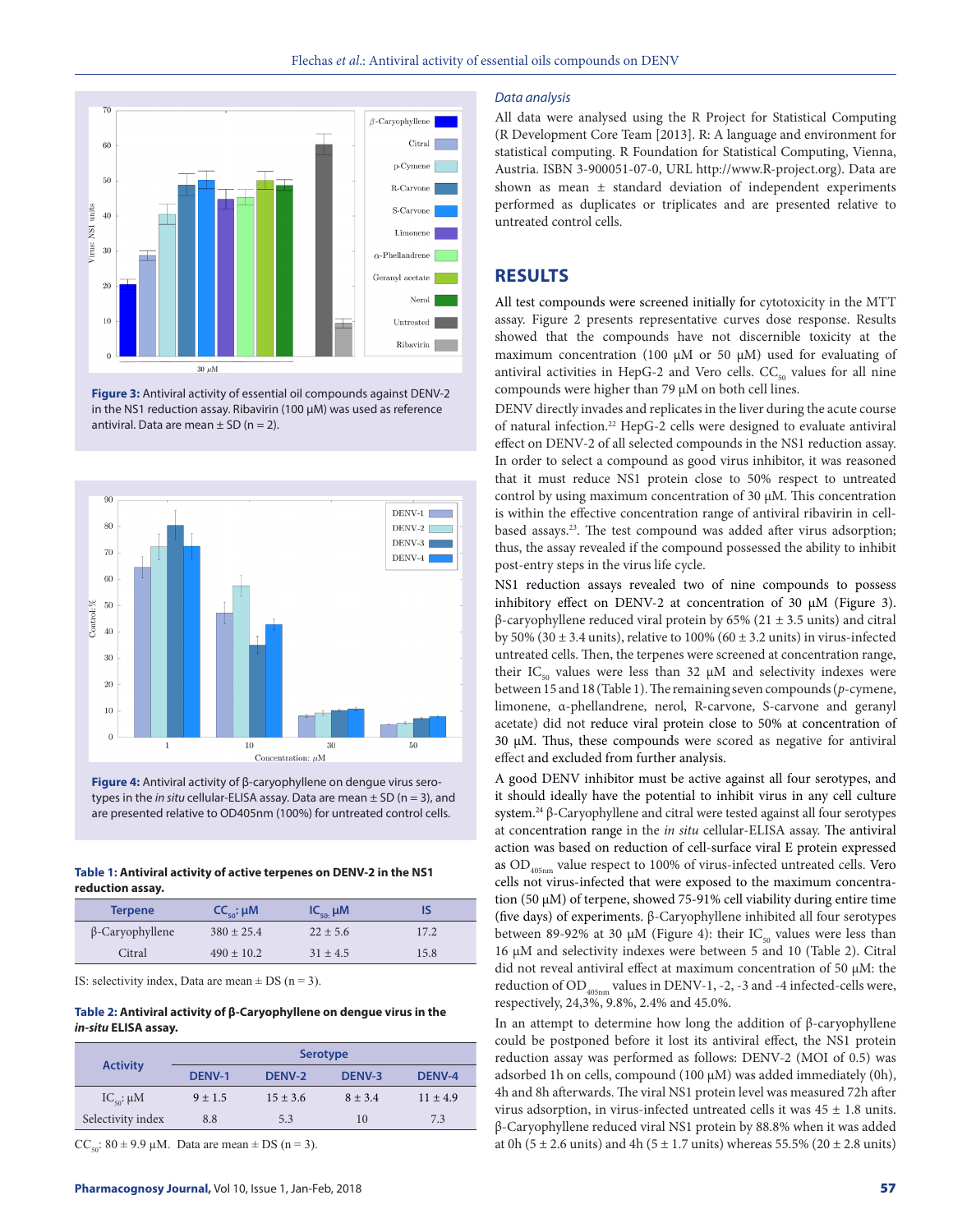at 8h. According to the results, the antiviral effect of the terpene appears to be associated with interruption of early steps of the virus life cycle.

# **DISCUSSION**

Outcome of DENV infection is associated to both plasma viremia and proinflammatory cytokines levels.<sup>25</sup> It has suggested that reducing viral load and cytokines levels by therapy, could prevent or lessen the chances of patients progressing to severe disease.<sup>3,4</sup> Owing to their antiviral and anti-inflammatory properties,<sup>17-19</sup> terpenes could have strong potential for being used in the search of new drugs for dengue.

This study aimed to evaluate the antiviral activity *in vitro* of compounds found in essential oils with anti-dengue activity.It was began identifying the strongest compound against a single serotype, from nine selected for evaluation, by using a single concentration of 30 µM. At this concentration, it is expected that a lead compound for drug discovery should display an inhibition level of at least 50% without toxicity to cell.<sup>24</sup> β-Caryophyllene and citral were identified as inhibitors of the DENV-2 replication. Then, the terpenes were evaluated against all four-virus serotype, and β-caryophyllene was identified as a pan-DENV inhibitor.

Two cell-based assays were developed to identify essential oils compounds with potential DENV-inhibitory effect. Since these compounds may be toxic to cells, it is important to use non-toxic concentrations to preserve cell viability, thereby allowing extensive viral replication. As results of MTT assays indicated, the test compounds exhibited maximum non-toxic concentration in both cell lines at level higher than maximum concentration used for antiviral screening. Observations on uninfected cells treated with compound at 100 µM for three days (HepG-2 cells) or 50 µM for five days (Vero cells), showed no changes in the normal state of cell monolayers throughout the antiviral test period. Therefore, the antiviral activity of compounds did not result from general cellular toxicity. The virus plaque assay, which is considered the reference test for screening,<sup>26</sup> was not used to evaluate the anti-DENV activity of test compounds. Instead of this assay, two assays based on detection of the viral NS1 and E proteins were used. It has been demonstrated that after DENV adsorption on HepG-2 and Vero cells, both viral protein (E and NS1) and virus progeny are detected.27,28 Moreover, simultaneous reduction of NS1 protein secretion and progeny virus production has been demonstrated in assays evaluating anti-dengue activity *in vitro* of compounds.<sup>29,30</sup> Thus, the viral protein reduction caused by treatment with β-caryophyllene and citral indicated that viral progeny was also reduced. The cell-based assays were designed to identify compounds that had the ability to inhibit DENV within the cells. Therefore, virus adsorption preceded exposure to the compound. As virus was not incubated with compound before adsorption, virucidal activity was not evaluated.

An antiviral drug against dengue may be targeted against one or more of the key steps of the DENV life cycle to achieve effective reduction of viral progeny.24 To understand the mode of antiviral action of β-caryophyllene, time of addition experiments were carried out. It has been shown that one round of DENV life cycle in HepG-2 cells encompassed between 12-17 h after viral adsorption.<sup>27</sup> More than one round of viral cycle was encompassed in the experiments testing β-caryophyllene, the NS1 protein was measured 72h after viral adsorption. Even so, β-caryophyllene almost completely reduced the virus replication when it was added at time (0h) and 4h after viral adsorption but far less at 8h afterwards. It is plausible that the terpene may interfere with virion envelope structures or mask membrane cellular components, which are required for adsorption and penetration of the virus into a host cell. It has been showed that β-caryophyllene and monoterpenes may inhibit enveloped viruses at early stage of the viral cycle.20,31,32 Moreover, β-caryophyllene is able to interact with artificial lipid bilayer.<sup>33</sup> Citral reduced DENV-2 infection in the NS1 reduction assay in HepG-2 cells. Nevertheless, the same effect

was not observed against this serotype and the others in the *in-situ* ELISA assay in Vero cells. An explanation for these conflicting results might be related to different conditions for the virus to replicate. Increased viral replication for five days in Vero cells instead of three days in HepG-2 cells could result in a gradual loss in the antiviral effect. Antiviral effect of citral has been identified in cells infected with other enveloped viruses (Yellow-Fever Virus and Herpes Simplex Virus) for two or three days.15,33

# **CONCLUSION**

Natural product-based drug discovery remains as alternative in the search for drugs to combat causing-diseases viruses. The interest of pharmaceutical companies in natural products as a source of drugs has grown notoriously, mostly in low income countries.<sup>34</sup> Essential oils can inhibit the DENV replication *in vitro*; thus, they offer a great opportunity to find novel compounds as starting points towards discovery of drug to treat dengue. This work has explored the potentials of synthetic-derived essential oils compounds to inhibit the DENV replication *in vitro*. β-Caryophyllene has demonstrated success in blocking replication of all four virus serotypes, making it a promising novel starting point for drugs discovery. β-Caryophyllene is a bicyclic sesquiterpene, it is a safe compound (GRAS) according to the Flavor and Extract Manufacturers Association (FEMA 2252) and the US Food and Drug Administration.<sup>35</sup> The results of this study encourage further research about the potentials of β-caryophyllene and other terpenes as lead molecules for discovering of antivirals and immunosuppressant drugs for dengue.

# **ACKNOWLEDGMENT**

The authors are grateful to Dr. Elizabeth Hunsperger (CDC, Puerto Rico) for sharing anti-dengue antibodies and her support for developing of the *in-situ* cellular ELISA assay. This work was carried out thanks to financial support received from Colombian Government - Grant RC-0572-2012 (Patrimonio Autónomo del Fondo Nacional de Financiamiento para la Ciencia, la Tecnología y la Innovación, Francisco José de Caldas).

## **CONFLICT OF INTEREST**

No conflict of interest are declared.

## **ABBREVIATION USED**

**DENV:** Dengue virus; **DMSO:** Dimethyl sulfoxide; **MTT:** 3-(4,5-dimethylthiazol-2-yl)-2,5-diphenyltetrazolium bromide). **CC<sub>50</sub>:** Cytotoxic concentration 50; **IC<sub>50</sub>:** Inhibition concentration 50. **IS:** Index of selectivity.

## **REFERENCES**

- 1. Mukhopadhyay S, Kuhn R, Rossmann M. A structural perspective of the *flavivirus*  life cycle. Nat Rev Microbiol. 2005;3(1):13-22.
- 2. Shepard D, Undurraga E, Halasa Y, Stanaway J. The global economic burden of dengue: a systematic analysis. Lancet Infect Dis. 2016;16(8):935-41.
- 3. Chan C, Ooi E. Dengue: an update on treatment options. Future Microbiol. 2015;10(12):2017-31.
- 4. Lai J, Lin Y, Hsieh S. Pharmacological intervention for dengue virus infection. Biochem Pharmacol. 2017;129:14-25.
- 5. Low J, Ooi E, Vasudevan S. Current status of dengue therapeutics research and development. J Infect Dis. 2017;215(suppl 2):S96-102. doi:10.1093/infdis/  $i<sub>i</sub>$ iw423.
- 6. Beesetti H, Khanna N, Swaminathan S. Investigational drugs in early development for treating dengue infection. Expert Opin Investig Drugs. 2016;25(9):1059-69.
- 7. Costa DSA, Teixeira R, Silva OA, Souza A, Silva M, Paula S. Review potential antivirals: natural products targeting replication enzymes of dengue and chikungunya viruses. Molecules 2017;22(3):505. doi:10.3390/molecules22030505.
- 8. Abd-Kadir S,Yaakob H, Mohamed-Zulkifli R. Potential anti-dengue medicinal plants: a review. J Nat Med. 2013;67(4):677-89. doi:10.1007/s11418-013-0767.
- 9. Abubakr M, Mandal S, Banerjee S. Natural compounds against flaviviral infections. Nat Prod Commun. 2013;8(10):1487-92.
- 10. Kumar S, Kumar S, Rehman I, Dhyani P, Kumari L, Achaira S, *et al*. Molecular